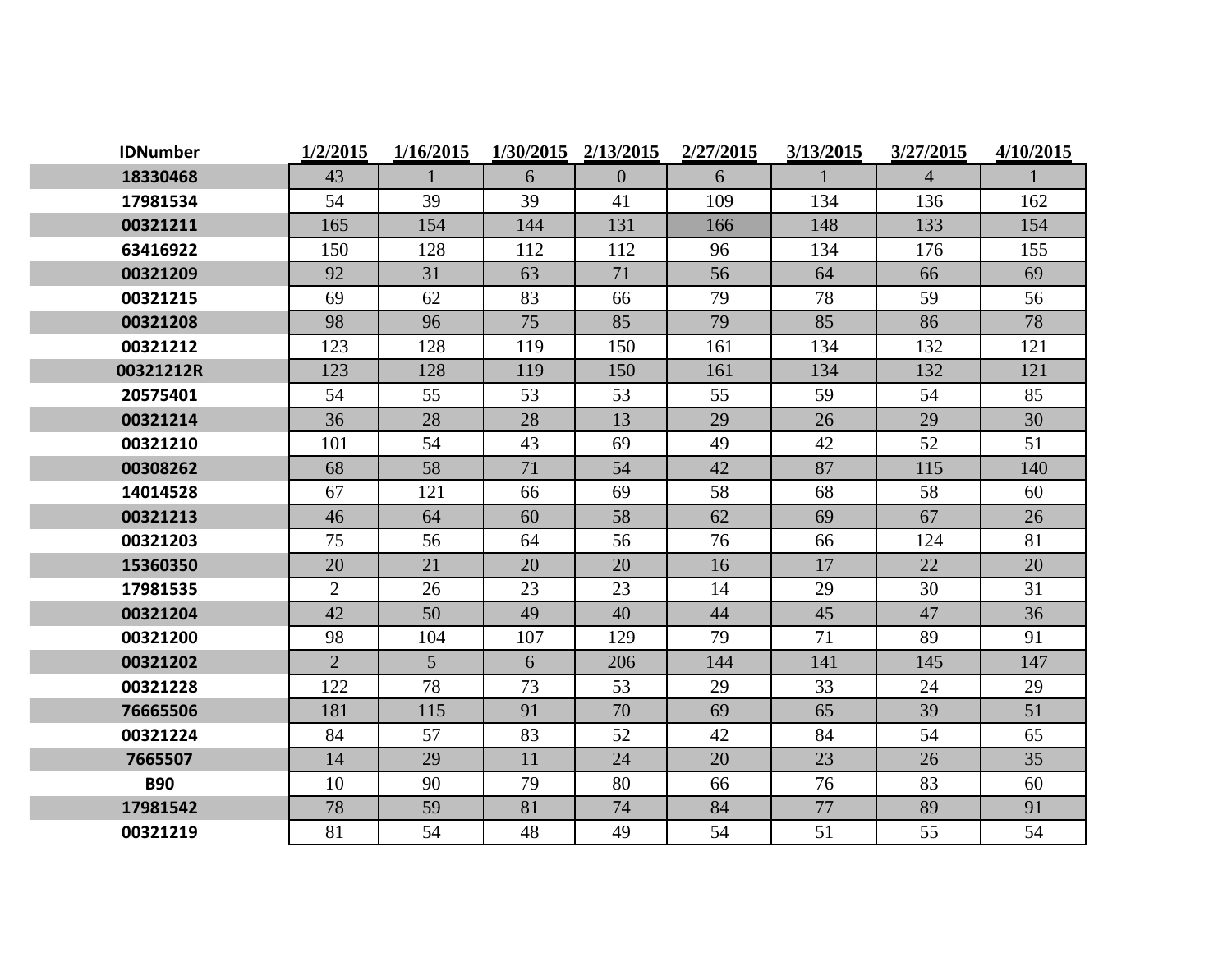| <b>IDNumber</b> | 1/2/2015       | 1/16/2015    | 1/30/2015 2/13/2015 |                | 2/27/2015      | 3/13/2015      | 3/27/2015      | 4/10/2015      |
|-----------------|----------------|--------------|---------------------|----------------|----------------|----------------|----------------|----------------|
| 00321217        | 52             | 50           | 30                  | 30             | 36             | 38             | 47             | 40             |
| 00321207        | 331            | 157          | 164                 | 198            | 97             | 119            | 241            | 147            |
| 00321206        | 30             | 41           | 38                  | 45             | 35             | 38             | 42             | 44             |
| 00321205        | 98             | 113          | 99                  | 99             | 96             | 97             | 101            | 100            |
| 15819940        | 125            | 129          | 126                 | 131            | 129            | 126            | 134            | 124            |
| 00321218        | 56             | 81           | 86                  | 62             | 102            | 89             | 103            | 102            |
| 15819941        | 101            | 139          | 84                  | 83             | 76             | 79             | 81             | 89             |
| 14449781        | 76             | 70           | 63                  | 60             | 64             | 57             | 59             | 62             |
| 14449781R       | 76             | 70           | 63                  | 60             | 64             | 57             | 59             | 62             |
| 15819942        | 178            | 88           | 158                 | 146            | 117            | 231            | 123            | 111            |
| 321216          | 89             | 44           | 76                  | 134            | 80             | 69             | 93             | 59             |
| 17981541        | 42             | 36           | 74                  | 63             | 74             | 24             | 94             | 29             |
| 14449733        | 69             | 73           | 119                 | 154            | 136            | 154            | 124            | 121            |
| 58553719        | 112            | 57           | 114                 | 138            | 138            | 139            | 139            | 129            |
| 00321201        | 117            | 88           | 184                 | 196            | 149            | 164            | 144            | 166            |
| <b>B50</b>      | 92             | 46           | 66                  | 98             | 83             | 86             | 85             | 109            |
| 21005458        | 75             | 49           | 66                  | 96             | 80             | 66             | 381            | 229            |
| 21005455        | None           | None         | None                | None           | None           | None           | None           | None           |
| 21005454        | 17             | 13           | 11                  | 13             | 11             | 18             | 11             | 5 <sup>5</sup> |
| 00321223        | 14             | 78           | 129                 | 120            | 51             | 99             | 145            | 154            |
| <b>M80</b>      | 249            | 170          | 104                 | 151            | 168            | 181            | 155            | 149            |
|                 |                |              |                     |                |                |                |                |                |
| 18330467        | 33             | 41           | 44                  | 40             | 52             | 36             | 39             | 49             |
| <b>M00</b>      | 148            | 69           | 54                  | 53             | 63             | 68             | 56             | 57             |
| <b>M01</b>      | 14             | $\mathbf{1}$ | $\overline{3}$      | $\overline{3}$ | $\overline{4}$ | $\overline{4}$ | $\overline{4}$ | 11             |
| <b>B05</b>      | 3              | 62           | 14                  | $\mathbf{1}$   | 83             | 184            | 284            | 157            |
| <b>B05R</b>     | $\overline{3}$ | 62           | 14                  | $\mathbf{1}$   | 83             | 184            | 284            | 157            |
| M10             | 109            | 73           | 74                  | 89             | 86             | 77             | 63             | 84             |
| 17981539        | 122            | 116          | 120                 | 127            | 125            | 119            | 130            | 130            |
| 17981539R       | 122            | 116          | 120                 | 127            | 125            | 119            | 130            | 130            |
| <b>B25</b>      | 138            | 73           | 120                 | 101            | 107            | 114            | 102            | 88             |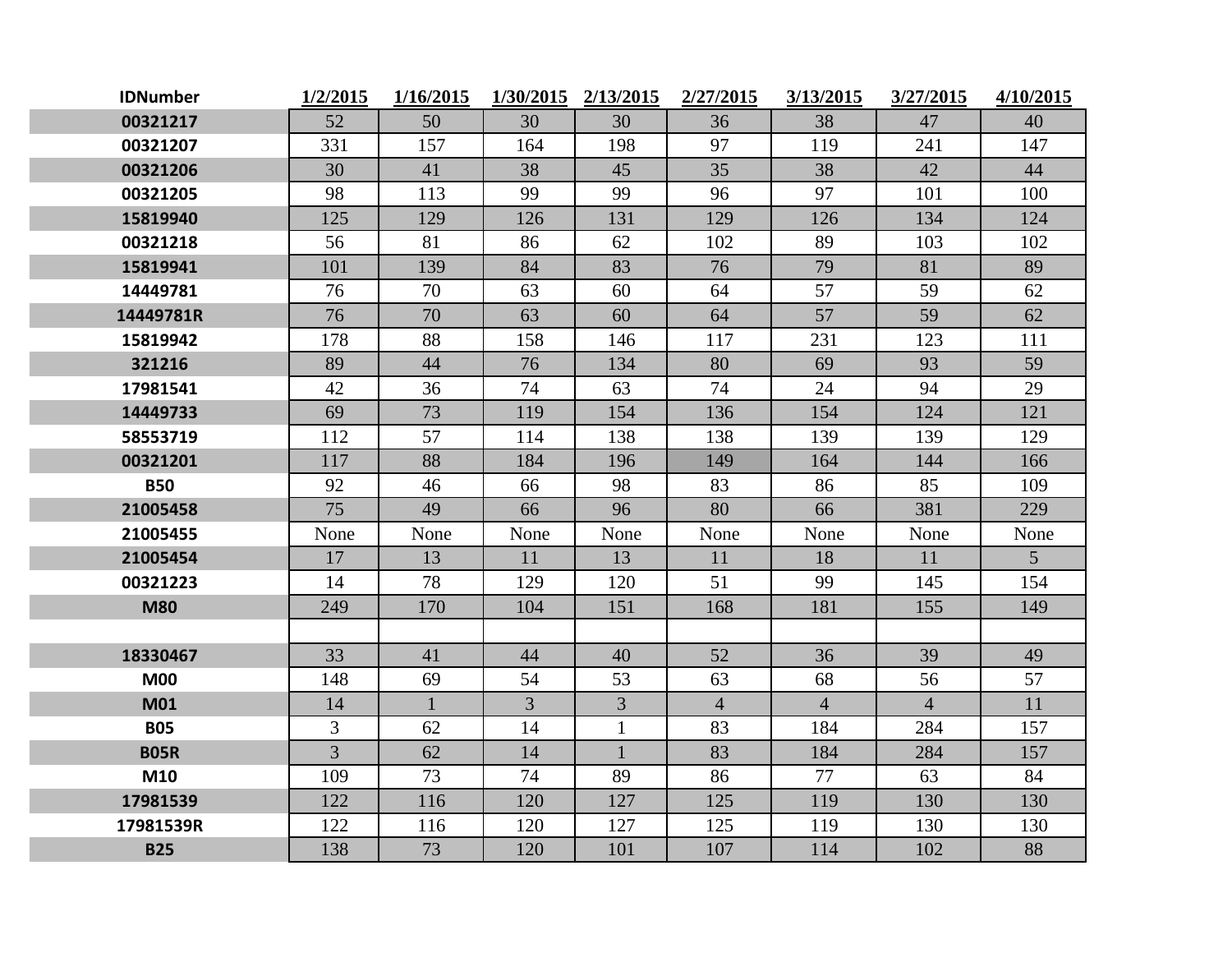| <b>IDNumber</b>                          | 1/2/2015  | 1/16/2015 | 1/30/2015      | 2/13/2015      | 2/27/2015      | 3/13/2015    | 3/27/2015 | 4/10/2015      |
|------------------------------------------|-----------|-----------|----------------|----------------|----------------|--------------|-----------|----------------|
| 17981538                                 | 0         |           | 4              | 41             | 128            | 229          | 234       | 208            |
| 17471001                                 | 20        | 45        | 60             | 31             | 46             | 71           | 47        | 75             |
|                                          |           |           |                |                |                |              |           |                |
| <b>Filtration Plant</b>                  | 13503     | 10957     | 5171           | 5557           | 5564           | 5957         | 6600      | 6264           |
| All community each                       | 229       | 186       | 88             | 94             | 94             | 101          | 112       | 106            |
| <b>Upper Manzanita</b>                   | 590       | 375       | 248            | 343            | 479            | 580          | 521       | 508            |
| <b>Upper Manzanita each</b>              | 148       | 94        | 62             | 86             | 120            | 145          | 130       | 127            |
| <b>Lower Manzanita</b>                   | 542       | 695       | 679            | 731            | 564            | 653          | 693       | 752            |
| Lower Manzanita each                     | 90        | 116       | 113            | 122            | 94             | 109          | 115       | 125            |
| <b>Upper Beardsley</b>                   | 9509      | 7036      | 1606           | 1760           | 1761           | 1868         | 2268      | 1750           |
| <b>Upper Beardsley each</b>              | 731       | 541       | 115            | 126            | 126            | 133          | 162       | 125            |
| <b>Lower Beardsley</b>                   | 1595      | 1674      | 2343           | 2664           | 2129           | 1600         | 1836      | 1929           |
| <b>Lower Beardsley each</b>              | 100       | 105       | 167            | 190            | 152            | 114          | 131       | 138            |
| <b>Laurel Bridge</b>                     | 1246      | 1131      | 236            | 29             | 586            | 1186         | 1236      | 1250           |
| Laurel/Oak each                          | 69        | 63        | 13             | $\overline{2}$ | 33             | 66           | 69        | 69             |
|                                          |           |           |                |                |                |              |           |                |
| <b>SJ Vault</b>                          | 4798      | 80        | $\overline{0}$ | $\overline{0}$ | $\overline{0}$ | $\mathbf{0}$ | 48        | $\overline{0}$ |
| <b>Spring</b>                            | 3556      | 7978      | 7301           | 7344           | 7607           | 7529         | 7593      | 8415           |
| Mid-Canyon                               | 2841      | 2805      | 2579           | 2693           | 2714           | 2786         | 3071      | 3179           |
| <b>Mid-Canyon per home</b>               | 84        | 82        | 76             | 79             | 80             | 82           | 90        | 93             |
| <b>Total Residential Meters</b>          | 4810      | 4144      | 4295           | 4690           | 4639           | 5175         | 5861      | 5277           |
| <b>Average per Meters</b>                | 82        | 70        | 73             | 79             | 79             | 88           | 99        | 89             |
| <b>Unaccounted Water</b>                 | <b>NA</b> | <b>NA</b> | 876            | 867            | 925            | 782          | 739       | 987            |
| <b>Filter Plant Delta from last Year</b> | 2160      | 2039      | $-3747$        | $-2533$        | $-2526$        | $-2133$      | $-1490$   | $-8214$        |
| <b>Percent of the Delta</b>              | $-57.6%$  | $-63.5%$  | $-51.8%$       | $-42.0%$       | $-42.7%$       | $-36.0%$     | $-27.6%$  | $-34.8%$       |
| Filter output 2013                       | 10,790    | 10,790    | 10,790         | 10,248         | 10,248         | 12,151       | 12,151    | 14,478         |
| <b>Filter Plant Delta from 2014</b>      | 4585      | 2039      | $-3747$        | $-2533$        | $-2526$        | $-1988$      | $-1345$   | $-1878$        |
| Percent of the Delta last 2014           | 51.4%     | 22.9%     | $-42.0%$       | $-31.3%$       | $-31.2%$       | $-25.0%$     | $-16.9%$  | $-23.1%$       |
| Filter output last 2014                  | 8,918     | 8,918     | 8,918          | 8,090          | 8,090          | 7,945        | 7,945     | 8,142          |
|                                          |           |           |                |                |                |              |           |                |